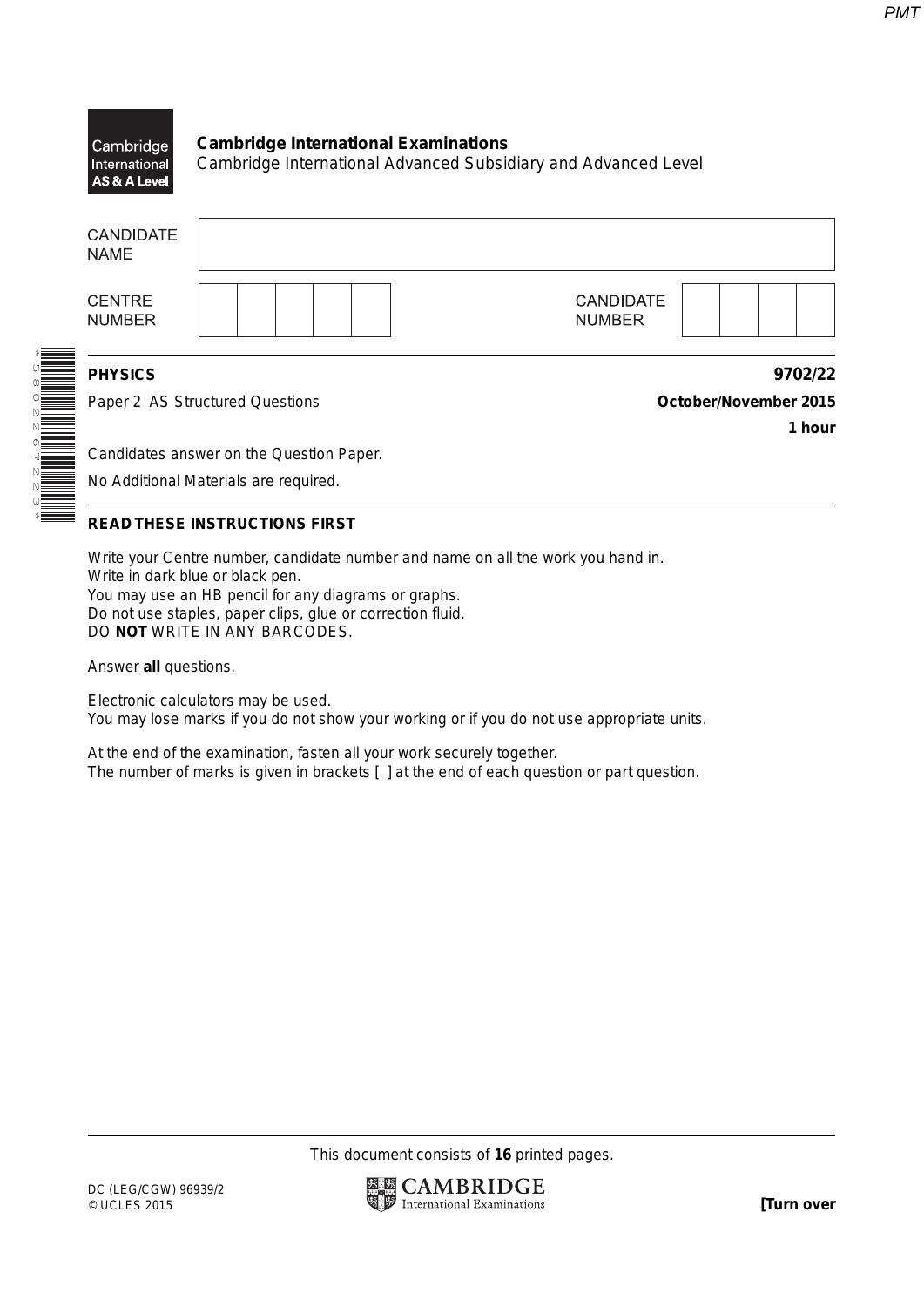# **Data**

| speed of light in free space, | $c = 3.00 \times 10^8 \text{ m s}^{-1}$                          |
|-------------------------------|------------------------------------------------------------------|
| permeability of free space,   | $\mu_0 = 4\pi \times 10^{-7}$ Hm <sup>-1</sup>                   |
| permittivity of free space,   | $\varepsilon_0$ = 8.85 × 10 <sup>-12</sup> Fm <sup>-1</sup>      |
|                               | $(\frac{1}{4\pi\epsilon_0} = 8.99 \times 10^9 \text{ m F}^{-1})$ |
| elementary charge,            | $e = 1.60 \times 10^{-19}$ C                                     |
| the Planck constant,          | $h = 6.63 \times 10^{-34}$ Js                                    |
| unified atomic mass constant, | $u = 1.66 \times 10^{-27}$ kg                                    |
| rest mass of electron,        | $m_e$ = 9.11 x 10 <sup>-31</sup> kg                              |
| rest mass of proton,          | $m_{\rm p}$ = 1.67 × 10 <sup>-27</sup> kg                        |
| molar gas constant,           | $R = 8.31$ JK <sup>-1</sup> mol <sup>-1</sup>                    |
| the Avogadro constant,        | $N_A = 6.02 \times 10^{23}$ mol <sup>-1</sup>                    |
| the Boltzmann constant,       | $k = 1.38 \times 10^{-23}$ JK <sup>-1</sup>                      |
| gravitational constant,       | $G = 6.67 \times 10^{-11}$ N m <sup>2</sup> kg <sup>-2</sup>     |
| acceleration of free fall,    | $g = 9.81$ ms <sup>-2</sup>                                      |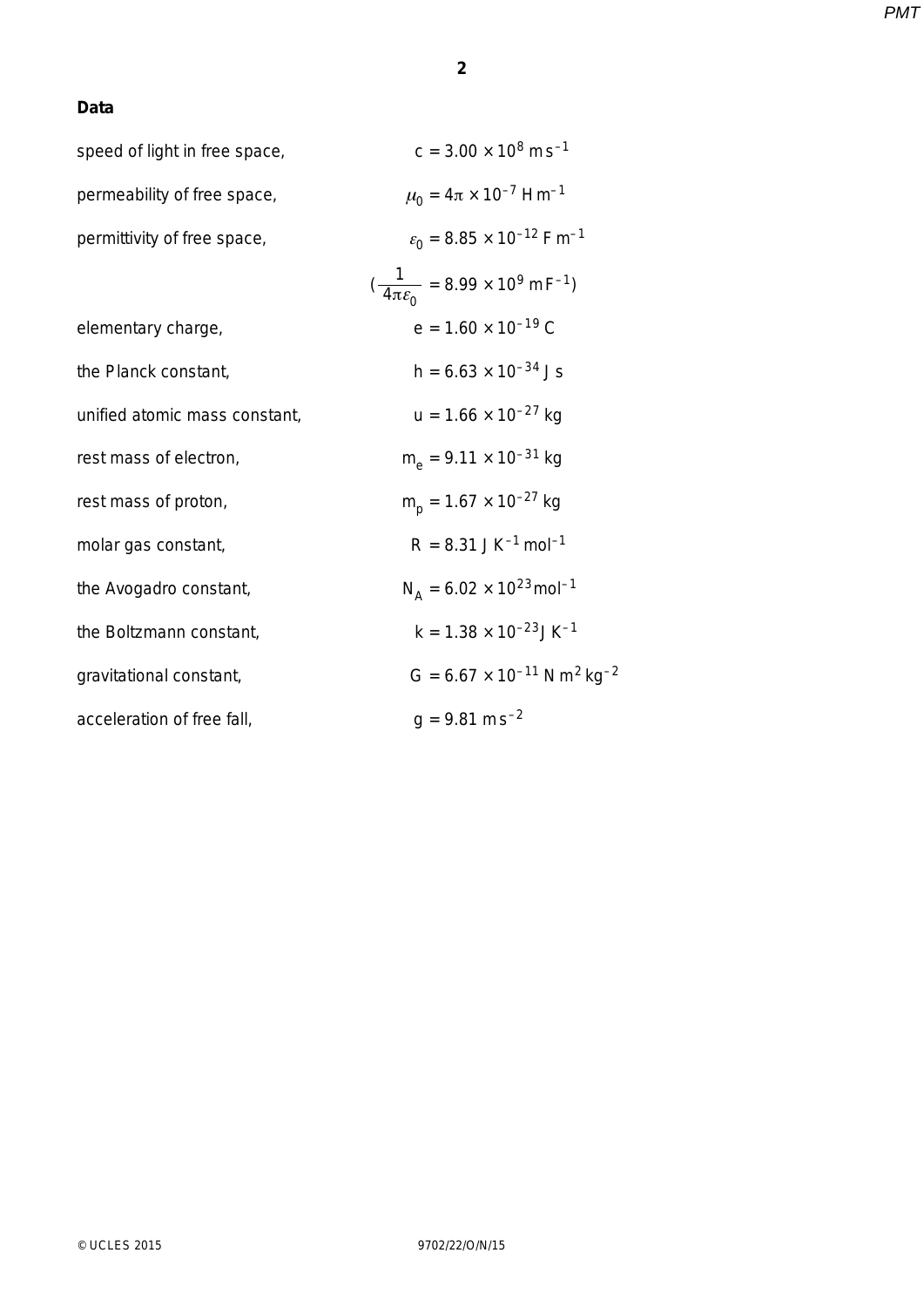### **3**

# **Formulae**

| uniformly accelerated motion,   | $s = ut + \frac{1}{2}at^2$<br>$v^2 = u^2 + 2as$                  |
|---------------------------------|------------------------------------------------------------------|
| work done on/by a gas,          | $W = p\Delta V$                                                  |
| gravitational potential,        | $\phi = -\frac{Gm}{r}$                                           |
| hydrostatic pressure,           | $p = \rho gh$                                                    |
| pressure of an ideal gas,       | $p = \frac{1}{3} \frac{Nm}{V} < c^2>$                            |
| simple harmonic motion,         | $a=-\omega^2x$                                                   |
| velocity of particle in s.h.m., | $v = v_0 \cos \omega t$<br>$v = \pm \omega \sqrt{(x_0^2 - x^2)}$ |
| electric potential,             | $V = \frac{Q}{4\pi\epsilon_{\gamma}r}$                           |
| capacitors in series,           | $1/C = 1/C_1 + 1/C_2 + \ldots$                                   |
| capacitors in parallel,         | $C = C_1 + C_2 + $                                               |
| energy of charged capacitor,    | $W = \frac{1}{2} QV$                                             |
| resistors in series,            | $R = R_1 + R_2 + $                                               |
| resistors in parallel,          | $1/R = 1/R_1 + 1/R_2 + \dots$                                    |
| alternating current/voltage,    | $x = x_0 \sin \omega t$                                          |
| radioactive decay,              | $x = x_0 \exp(-\lambda t)$                                       |
| decay constant,                 | $\lambda = \frac{0.693}{t_1}$                                    |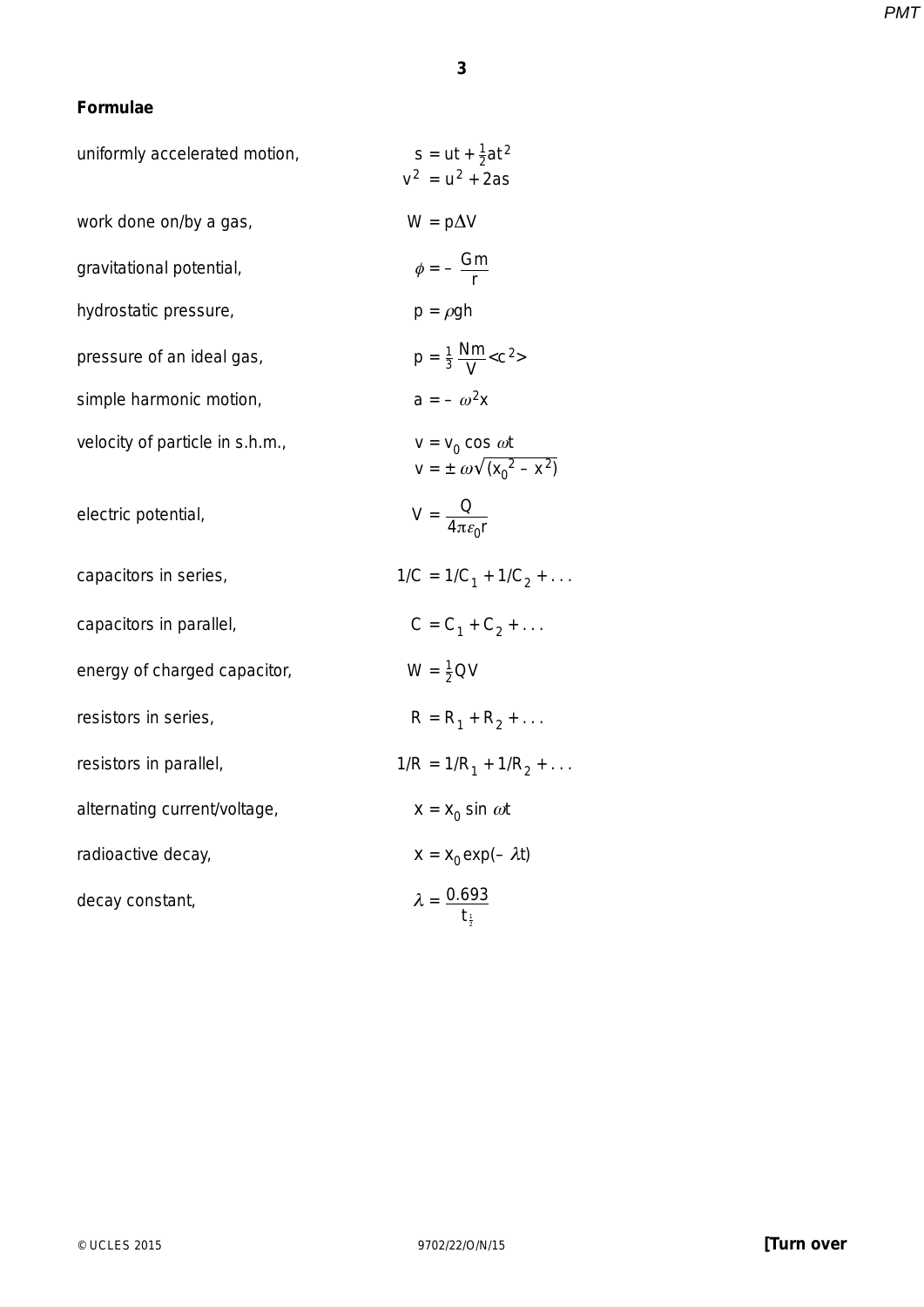Answer **all** the questions in the spaces provided.

**1** (a) The frequency of an X-ray wave is  $4.6 \times 10^{20}$  Hz.

Calculate the wavelength in pm.

wavelength = .................................................... pm [3]

**(b)** The distance from Earth to a star is  $8.5 \times 10^{16}$  m. Calculate the time for light to travel from the star to Earth in Gs.

time = .................................................... Gs [2]

 **(c)** The following list contains scalar and vector quantities.

Underline **all** the scalar quantities.

- acceleration force mass power temperature weight [1]
- **(d)** A boat is travelling in a flowing river. Fig. 1.1 shows the velocity vectors for the boat and the river water.

water velocity 8.0 m s<sup>-1</sup> 60° east

boat velocity 14.0 m s–1

### **Fig. 1.1**

The velocity of the boat in still water is 14.0 m s<sup>-1</sup> to the east. The velocity of the water is 8.0 m s–1 from 60° north of east.

© UCLES 2015 9702/22/O/N/15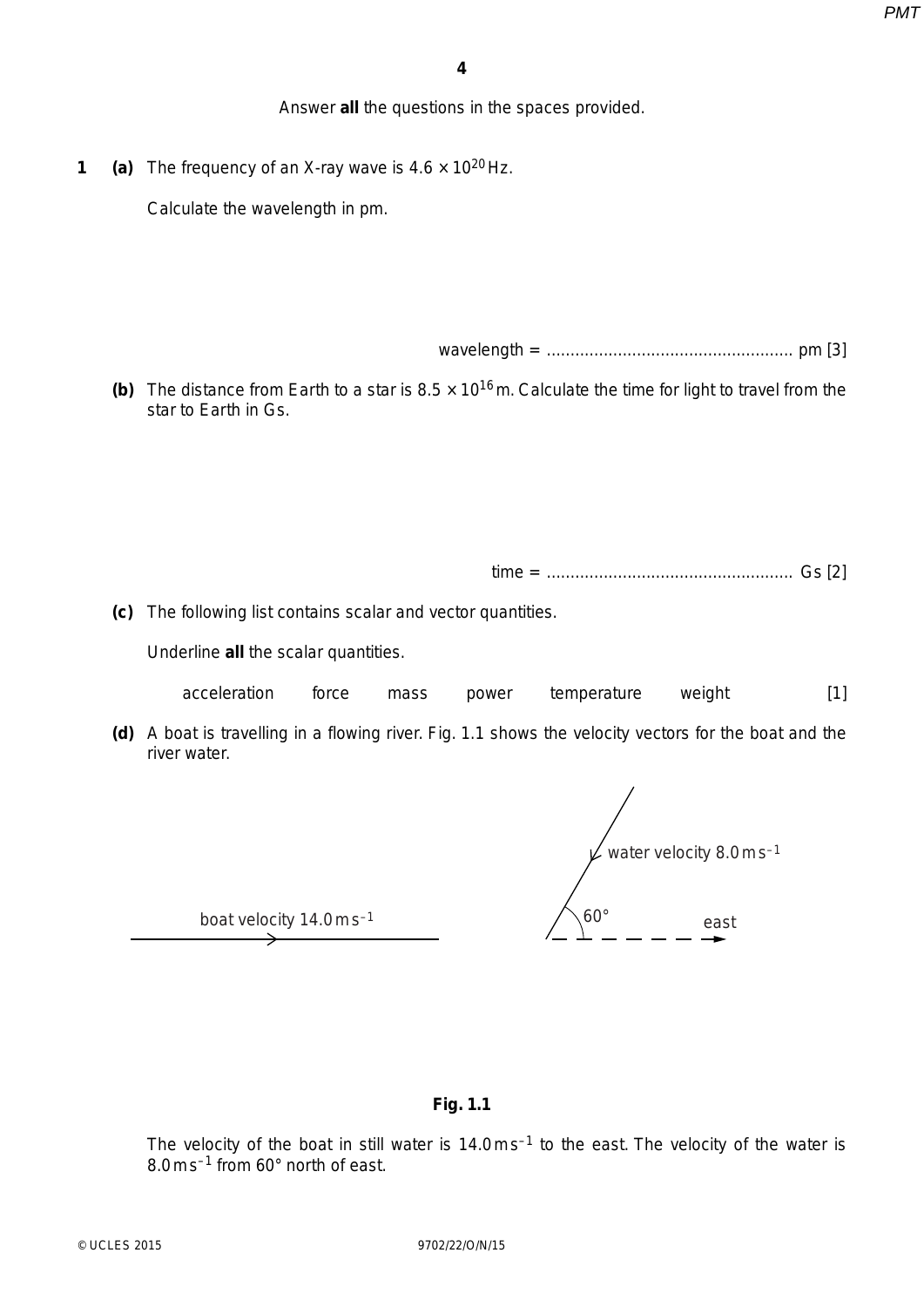- **(i)** On Fig. 1.1, draw an arrow to show the direction of the resultant velocity of the boat. [1]
- **(ii)** Determine the magnitude of the resultant velocity of the boat.

magnitude of velocity = ................................................ m s–1 [2]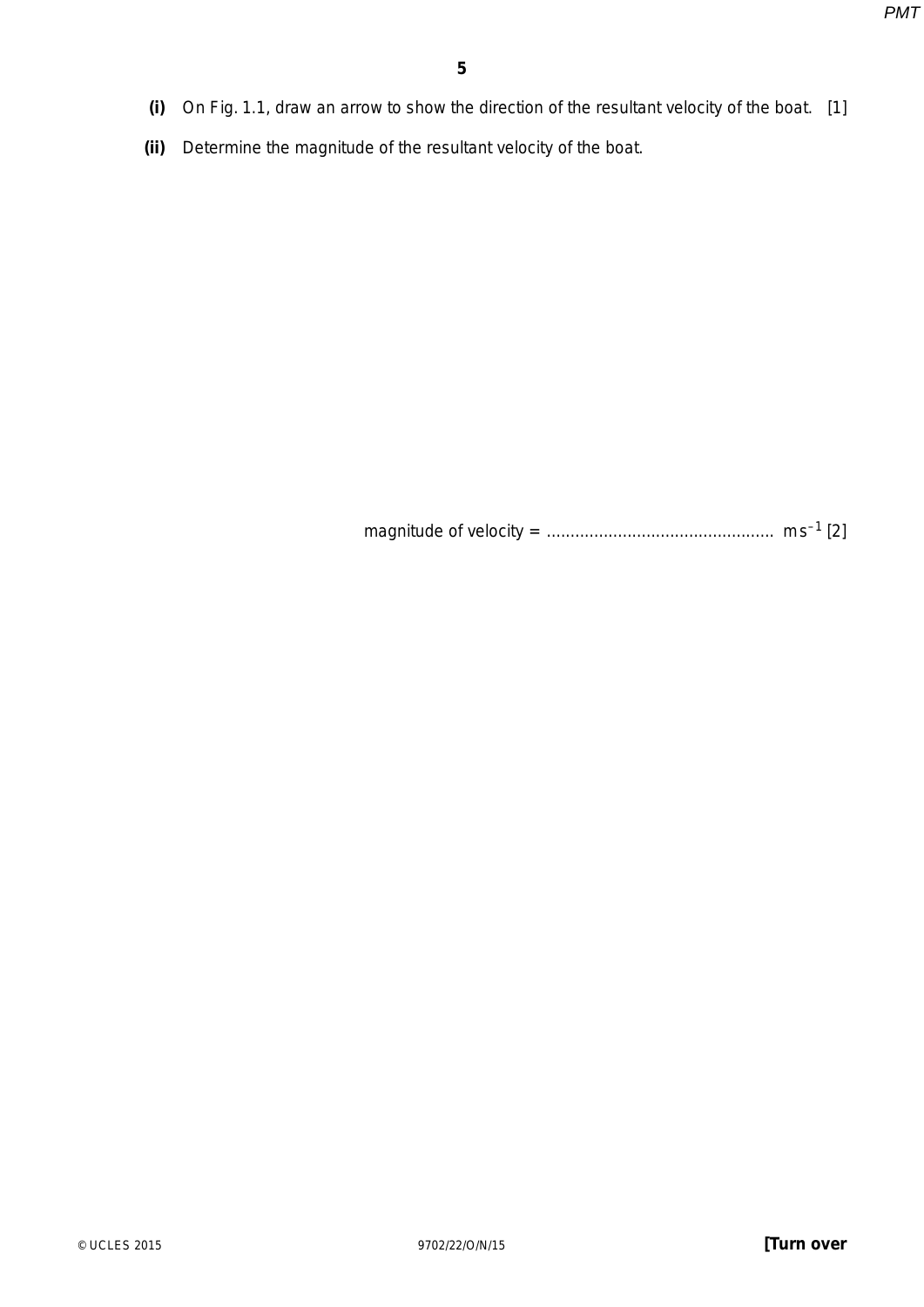**2** Fig. 2.1 shows an object M on a slope.



**Fig. 2.1**

M moves up the slope, comes to rest at point Q and then moves back down the slope to point R. M has a constant acceleration of 3.0 m s–2 down the slope at all times. At time  $t = 0$ , M is at point P and has a velocity of  $3.6 \text{ m s}^{-1}$  up the slope. The total distance from P to Q and then to R is 6.0 m.

- **(a)** Calculate, for the motion of M from P to Q,
	- **(i)** the time taken,

```
time = ....................................................... s [2]
```
 **(ii)** the distance travelled.

distance = ...................................................... m [1]

 **(b)** Show that the speed of M at R is 4.8 m s–1.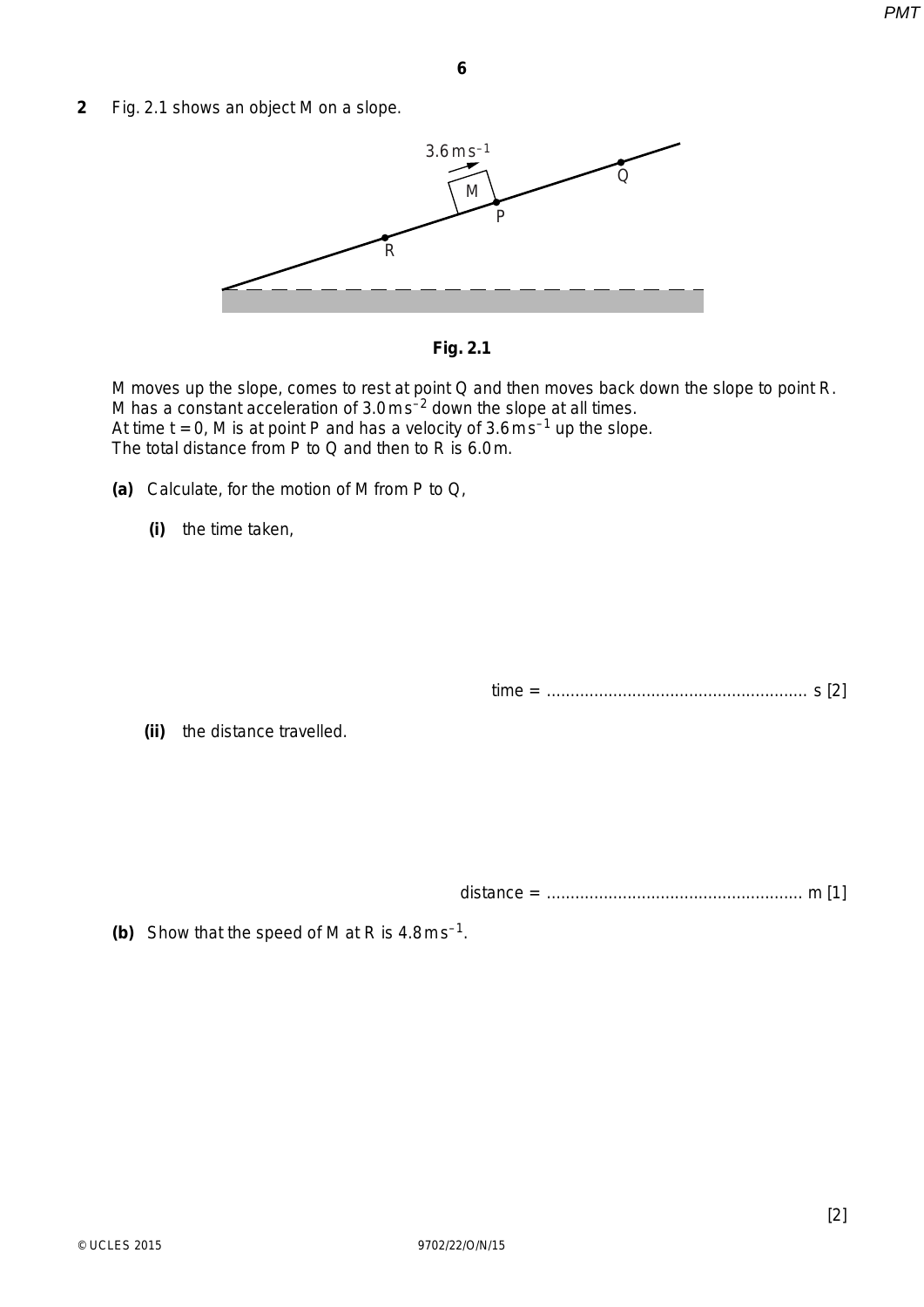[3]

 **(c)** On Fig. 2.2, draw the variation with time *t* of the velocity *v* of M for the motion P to Q to R.



**Fig. 2.2**

 **(d)** The mass of M is 450 g.

Calculate the difference in the kinetic energy of M at P and at R.

difference in kinetic energy = ....................................................... J [2]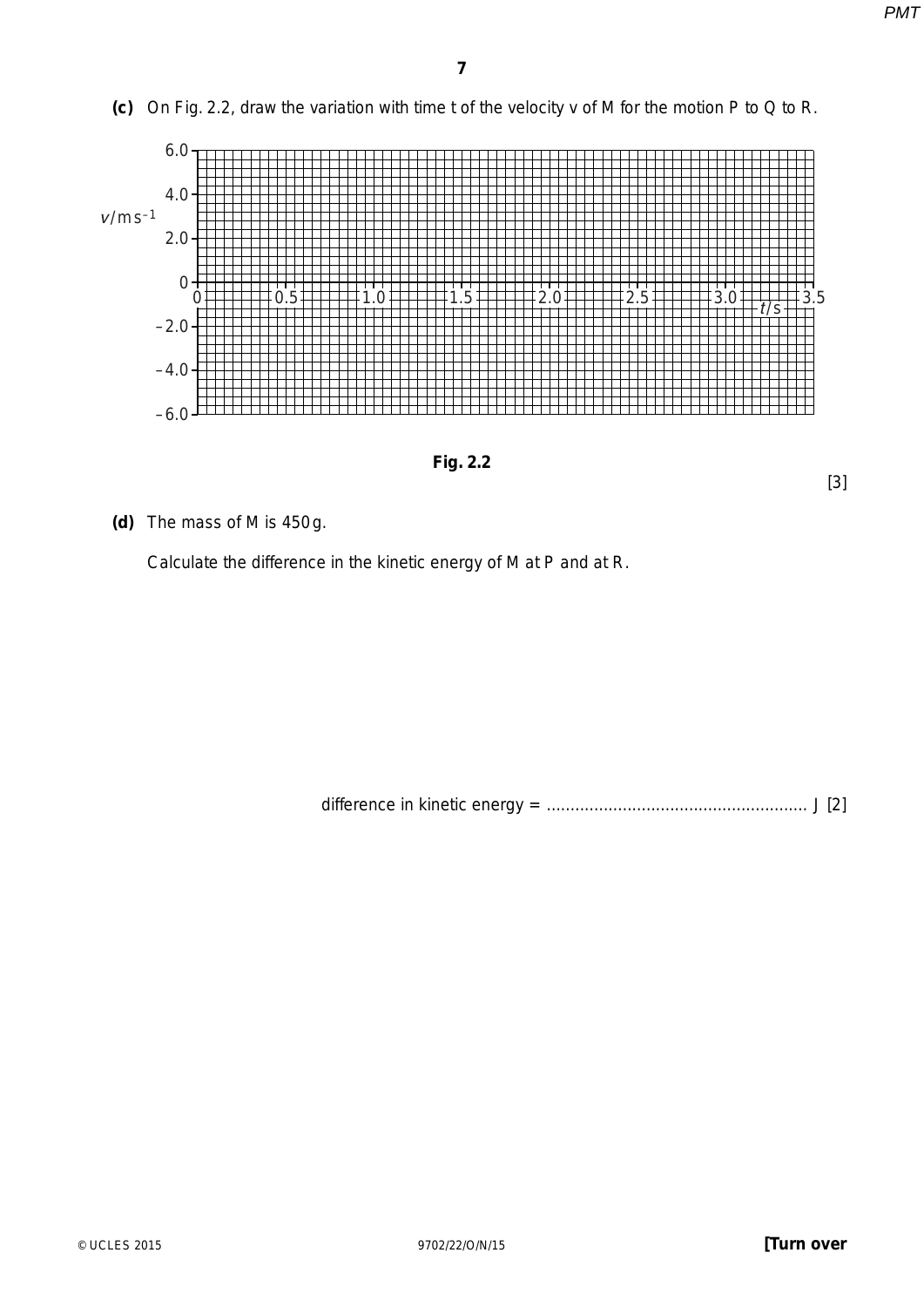**3** A trolley T moves at speed 1.2 m s<sup>-1</sup> along a horizontal frictionless surface. The trolley collides with a stationary block on the end of a fixed spring, as shown in Fig. 3.1.





The mass of T is 250 g. T compresses the spring by 5.4 cm as it comes to rest. The relationship between the force *F* applied to the block and the compression *x* of the spring is shown in Fig. 3.2.



**Fig. 3.2**

- **(a)** Use Fig. 3.2 to determine
	- **(i)** the spring constant of the spring,

spring constant = ................................................ N m–1 [2]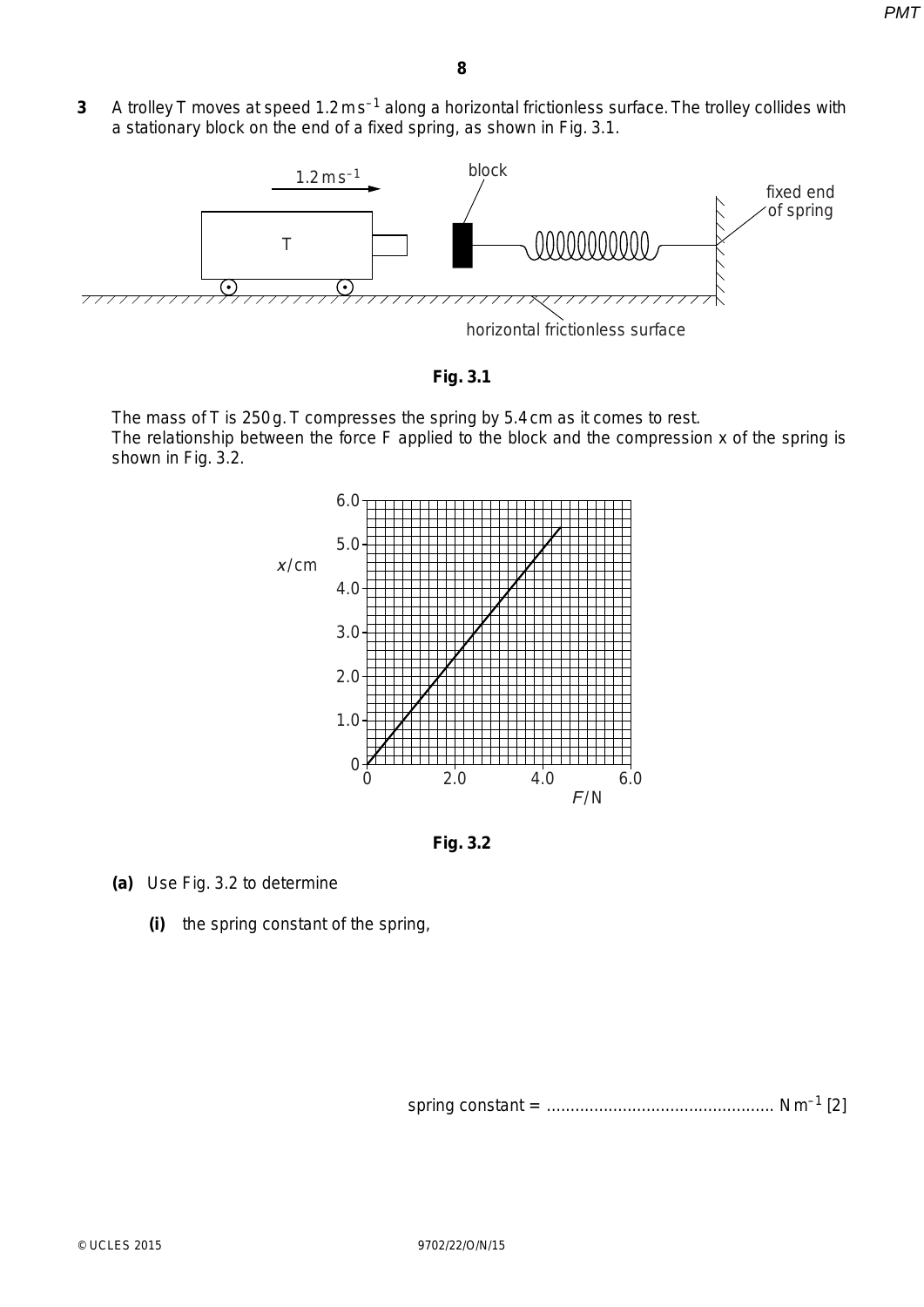**(ii)** the work done by T compressing the spring by 5.4 cm.

work done = ....................................................... J [2]

 **(b)** The spring then expands and causes T to move in a direction opposite to its initial direction. At the time that T loses contact with the block, it is moving at a speed of  $0.75 \text{ m s}^{-1}$ .

From the time that T is in contact with the block,

 **(i)** describe the energy changes,

 ........................................................................................................................................... ........................................................................................................................................... ........................................................................................................................................... .......................................................................................................................................[2]

 **(ii)** determine the change in momentum of T.

change in momentum = .................................................... N s [2]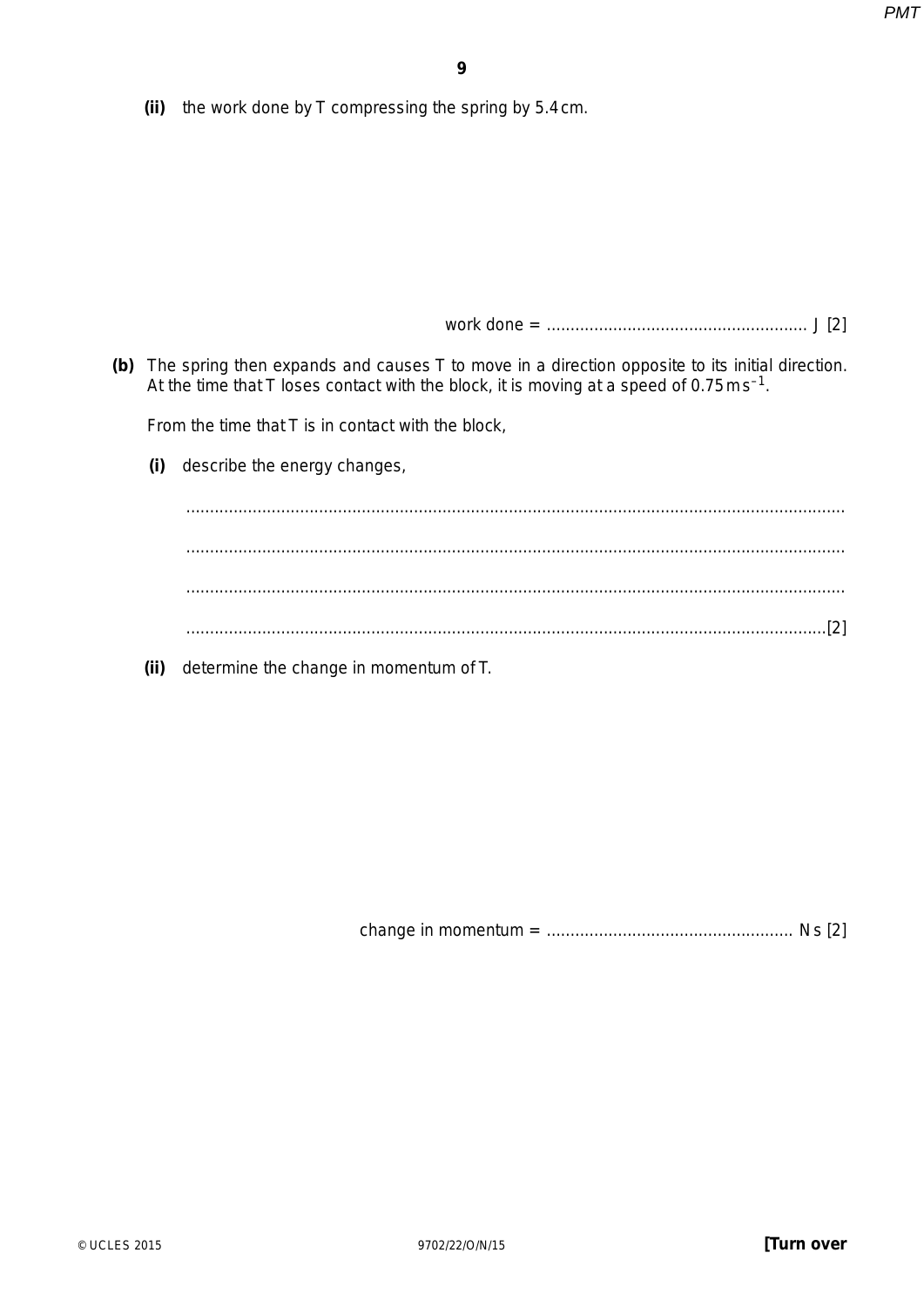**4 (a)** Define *moment of a force*.

 ................................................................................................................................................... ...............................................................................................................................................[1]

 **(b)** An arrangement for lifting heavy loads is shown in Fig. 4.1.



**Fig. 4.1**

A uniform metal beam AB is pivoted on a vertical wall at A. The beam is supported by a wire joining end B to the wall at C. The beam makes an angle of 30° with the wall and the wire makes an angle of 60° with the wall.

The beam has length 2.8m and weight of 500 N. A load of 4000 N is supported from B. The tension in the wire is *T.* The beam is in equilibrium.

 **(i)** By taking moments about A, show that *T* is 2.1 kN.

[2]

**(ii)** Calculate the vertical component  $T_v$  of the tension  $T$ .

 *T*v = ...................................................... N [1]

**(iii)** State and explain why  $T_v$  does not equal the sum of the load and the weight of the beam although the beam is in equilibrium.

...........................................................................................................................................

.......................................................................................................................................[2]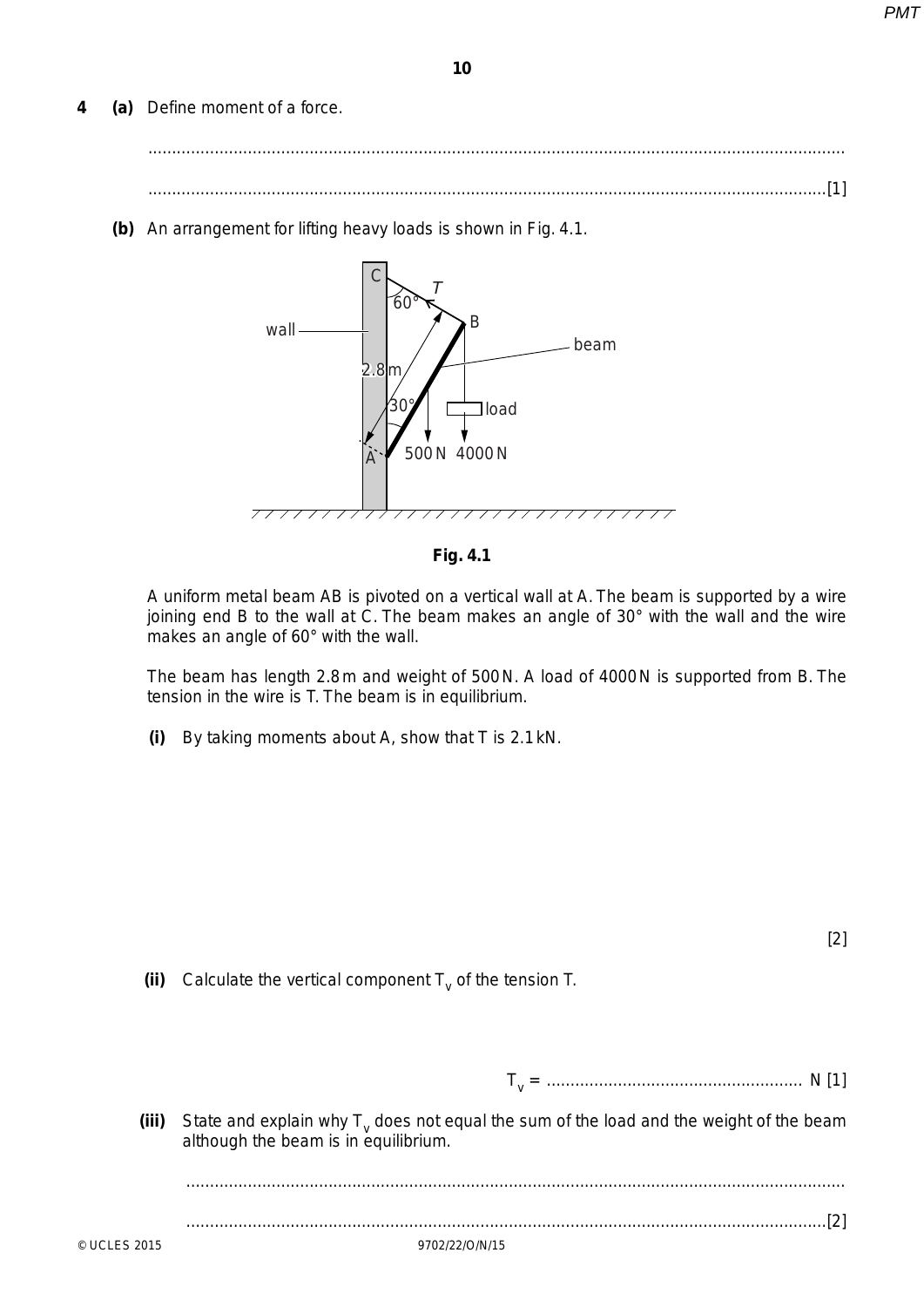**5** A 240 V power supply S with negligible internal resistance is connected to four resistors, as shown in Fig. 5.1.





Two resistors of resistance 550 Ω and 950 Ω are connected in series across S. Two resistors of resistance 350 Ω and *R* are also connected in series across S.

The current supplied by S is 0.40 A. Currents  $I_1$  and  $I_2$  in the circuit are shown in Fig. 5.1.

# **(a)** Calculate

(i) current  $I_1$ ,

 *I*1 = ...................................................... A [2]

 **(ii)** resistance *R*,

*R* = .......................................................Ω [2]

 **(iii)** the ratio

power transformed in resistor of resistance 350 Ω power transformed in resistor of resistance  $550\Omega$ 

ratio = .......................................................... [2]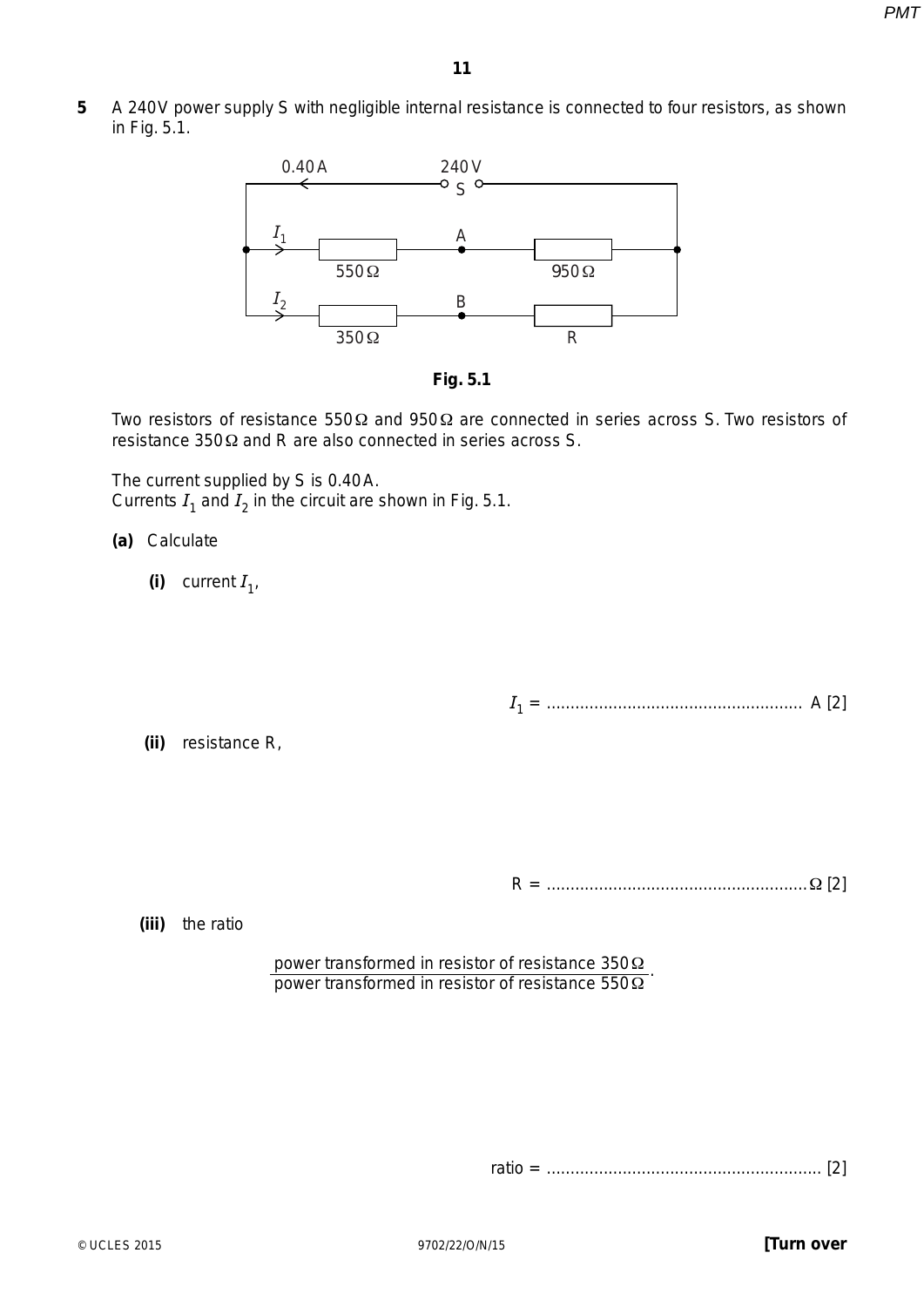- (b) Two points are labelled A and B, as shown in Fig. 5.1.
	- (i) Calculate the potential difference  $V_{AB}$  between A and B.

| (ii) | The resistance R is increased.             |
|------|--------------------------------------------|
|      | State and explain the effect on $V_{AB}$ . |
|      |                                            |
|      |                                            |
|      |                                            |
|      |                                            |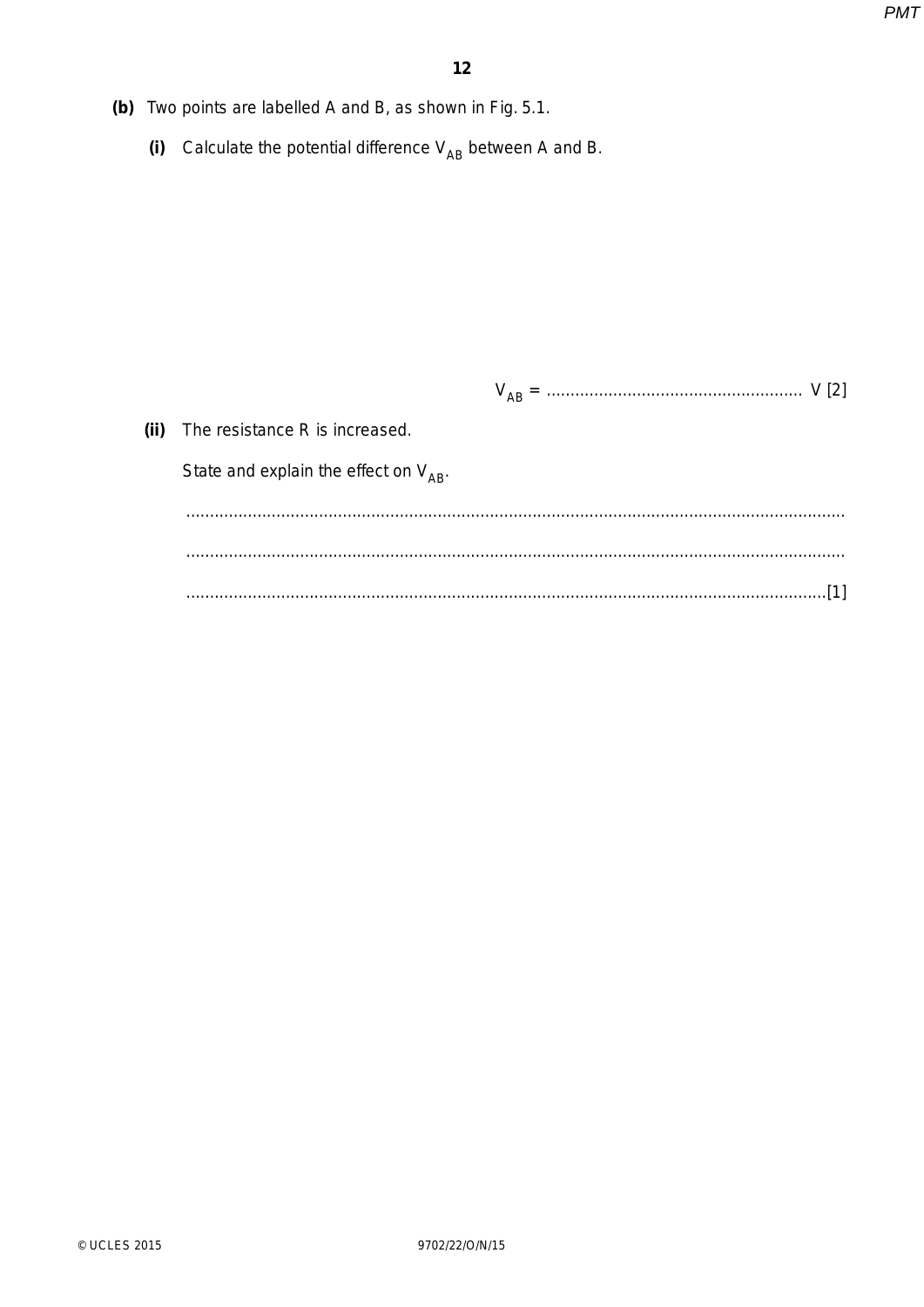A 12V battery with internal resistance 0.50  $\Omega$  is connected to two identical filament lamps L<sub>1</sub> and 6  $L<sub>2</sub>$  as shown in Fig. 6.1.



Fig. 6.1

The lamps are connected to the battery via switches  $S_1$  and  $S_2$ . The power rating of each lamp is 48W for a potential difference of 12V.

(a)  $S_1$  is closed and  $S_2$  open.

State and explain whether the power transformed in  $L_1$  is 48W.

(b)  $S_2$  is now also closed. State and explain the effect on the current in  $L_1$ .  $(i)$  $(ii)$ State and explain the effect on the resistance of  $L_1$ .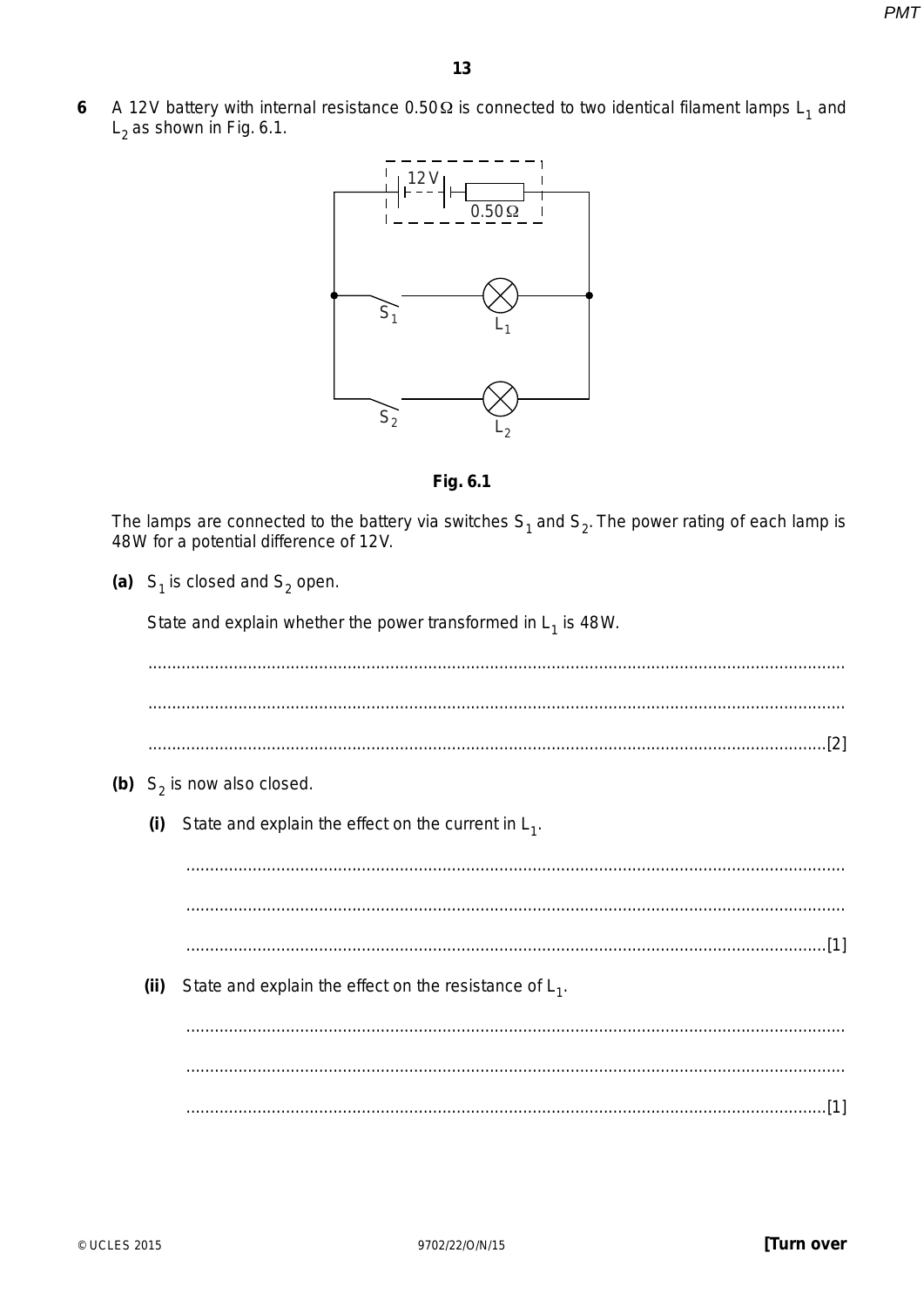**7** An arrangement that is used to demonstrate interference with waves on the surface of water is shown in Fig. 7.1.



**Fig. 7.1** (view from above)

(a) Two dippers  $D_1$  and  $D_2$  are connected to a motor and a d.c. power supply. Initially only  $D_1$ vibrates on the water surface to produce waves. The variation with distance x from  $D_1$  of the displacement y of the water at one instant of time is shown in Fig. 7.2.



**Fig. 7.2**

Using Fig. 7.2, determine

 **(i)** the amplitude of the wave,

amplitude = ................................................... mm [1]

 **(ii)** the wavelength of the wave.

wavelength = ................................................... mm [1]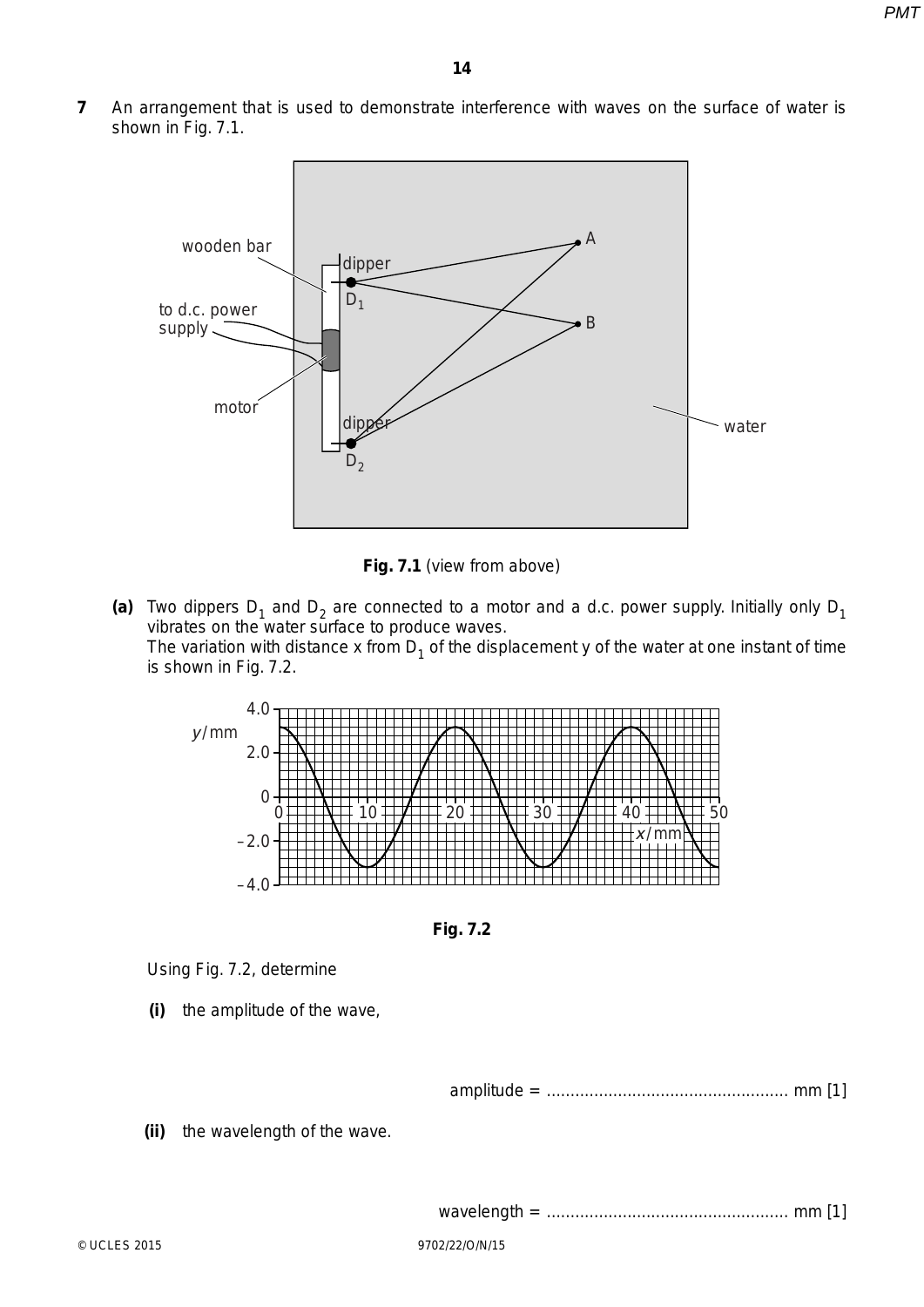- (b) The two dippers  $D_1$  and  $D_2$  are made to vibrate and waves are produced by both dippers on the water surface.
	- State and explain whether these waves are stationary or progressive.  $(i)$

(ii) Explain why  $D_1$  and  $D_2$  are connected to the same motor.

(c) The points A and B on Fig. 7.1 are at the distances from  $D_1$  and  $D_2$  shown in Fig. 7.3.

| D,A   | $D_2A$ | C,C   | D.B   |
|-------|--------|-------|-------|
| 5.0cm | 7.0cm  | 5.0cm | 6.0cm |

State and explain the variation with time of the displacement of the water on the surface at

 $(i)$  A,

 $(ii)$  B.